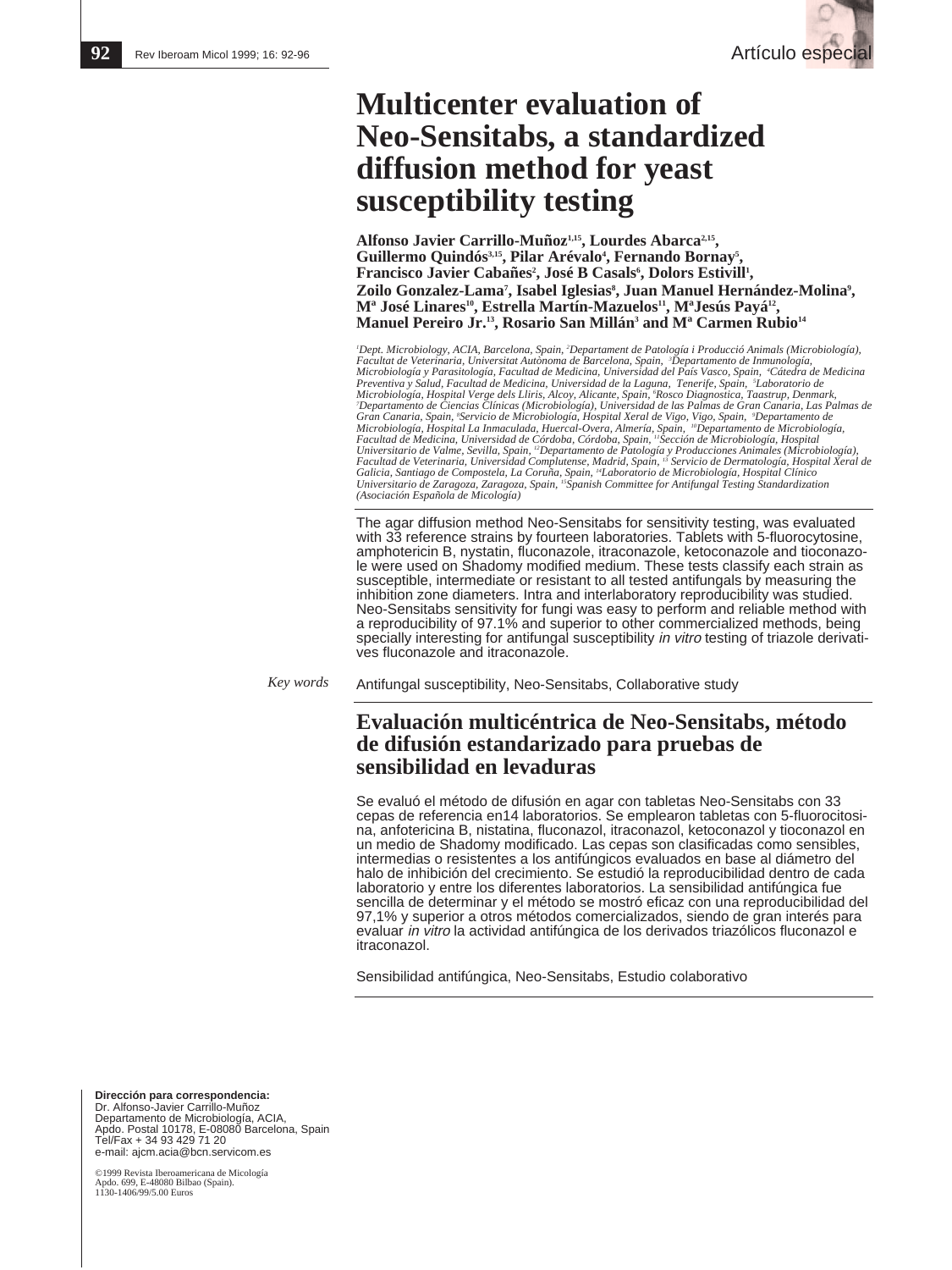Incidence of superficial and invasive opportunistic mycoses is increasing, caused by a wide range of pathogenic fungi, specially in relation with AIDS and other immunocompromised patients [1,2]. The appearance of new antifungal drugs including triazole derivatives fluconazole and itraconazole, during the last years [3,4], offers new perspectives for the treatment of these infections.

*In vitro* antifungal susceptibility testing is justified and indicated under certain clinical conditions, specially for pathogenic yeasts [5] isolated from immunocompromised or neutropenic patients [6,7] in clinical failures of antifungal therapy and in recurrent mucocutaneous mycoses [2]. The evaluation of antifungal activity *in vitro* against these isolates should be predictive of the clinical response, allowing the clinician to choose the most suitable treatment. Nevertheless, antifungal susceptibility tests are not standardized, and influenced by numerous factors such as yeasts species, antifungal agents tested and technical factors. We have to consider adequately inoculum size, conditions of incubation, solvents, reading of endpoints and interpretative criteria to achieve a correct characterization of susceptibility [7-11]. These factor have influence in susceptibility results and *in vitro* activity of antifungal agents, that should be interpreted with care.

A useful standardized method must be updated when new generations of antifungal drugs will appear. Macro or micro-dilution methods proposed by the NCCLS [8,9] could be difficult to introduce in the routine of the clinical laboratories without a special training, in spite of the high degree of standardization achieved. Therefore commercial methods became an effective tool in the evaluation of susceptibility [7]. Neo-Sensitabs was designed as an antibacterial susceptibility method, and later modified to test the susceptibility of yeasts to antifungal agents [12]. The aim of this collaborative study has been to evaluate the reproducibility of this easy to perform and rapid agar diffusion assay, involving fourteen laboratories and using reference fungal strains used in previous collaborative studies [13,14]. The antifungals tested were amphotericin B, 5-fluorocytosine, as reference substances, and nystatin and tioconazole, because of their excelent *in vitro* activity against yeasts and the azoles fluconazole, itraconazole and ketoconazole.

### **MATERIALS AND METHODS**

*Strains*. The collection was selected according to its importance in human pathology and their pattern of susceptibility to antifungal agents. We included 23 strains from the Universidad del País Vasco yeast collection (UPV) and seven strains from the British National Collection of Pathogenic Fungi (NCPF). Three quality control strains (*Candida albicans* ATCC 64548, *Candida albicans* ATCC 64550 and *Candida glabrata* 2238NL) for Neo-Sensitabs sensitivity testing of fungi, provided by Rosco® (Taastrup, Denmark), were also included. The species represented were: *Candida albicans* (nine strains), *Candida famata* (one strain), *Candida glabrata* (three strains), *Candida guilliermondii* (two strains), *Candida kefyr* (one strain), *Candida parapsilosis* (two strains), *Candida tropicalis* (four strains), *Candida rugosa* (one strain), *Candida viswanathii* (one strain), *Cryptococcus laurentii* (one strain), *Cryptococcus neoformans* (two strains), *Hansenula anomala* (one strain) and *Trichosporon cutaneum* (two strains). These strains were codified and distributed to the different laboratories. The origin of the strains is summarized in Table 1, where the reference minimal inhibitory concentration (CMI) is included for amphotericin B, 5-fluorocytosine, nystatin and ketoconazole, previously determined at the Universidad del País Vasco [14] as described by Espinel-Ingroff *et al.*[15]. Quality control limits of diameter inhibition zones on Shadomy modified agar are included in Table 2.

*Neo-Sensitabs susceptibility testing.* Neo-Sensitabs® sensitivity testing is a standardized agar diffusion method developed by Rosco® (Taastrup, Denmark), which includes nineteen different antifungal agents in tablets of 9 mm of diameter, allowing to choose the adequate antifungal agents for every test. In this collaborative

Table 1. Reference strains used and MCI´s (µg/ml), using a microdilution method in RPMI 1640 buffered with MOPS (Espinel-Ingroff *et al.* 1991).<br>Data from Quindós *et al.* 1994. AMB= amphotericin B, NYS= nystatin, 5FC= 5-f

| N. | Identification          | Clinical sample  | AMB            | <b>NYS</b> | 5FC  | <b>KTZ</b> |  |
|----|-------------------------|------------------|----------------|------------|------|------------|--|
|    | Cryptococcus neoformans | <b>CSF</b>       |                | 2          | 8    | 0.25       |  |
|    | Trichosporon cutaneum   | Skin             | 2              |            | 64   | 2          |  |
| 3  | Rhodotorula rubra       | Rectum           | $\overline{2}$ |            | 0.25 | 0.25       |  |
|    | Candida rugosa          | Rectum           | $\overline{2}$ |            |      | 0.25       |  |
| 5  | Candida albicans        | <b>Blood</b>     | $\overline{2}$ |            | 0.25 | 32         |  |
| 6  | Candida albicans        | Vagina           |                |            | 16   | 64         |  |
|    | Cryptococcus neoformans | <b>NCPF 3170</b> |                |            | 16   | 0.25       |  |
| 8  | Trichosporon cutaneum   | Skin             | 2              |            | 32   | 2          |  |
| 9  | Candida albicans        | <b>NCPF 3153</b> | 2              |            | 0.25 | 64         |  |
| 10 | Candida albicans        | Oral cavity      | $\overline{2}$ |            | 0.25 | 32         |  |
| 11 | Candida glabrata        | Oral cavity      |                |            | 0.25 | 0.25       |  |
| 12 | Candida tropicalis      | Oral cavity      |                |            | 0.5  | 64         |  |
| 13 | Candida krusei          | <b>NCPF 3100</b> |                |            | 64   |            |  |
| 14 | Candida viswanathii     | <b>NCPF 3151</b> |                |            | 0.5  | 16         |  |
| 15 | Candida kefyr           | <b>NCPF 3106</b> |                |            | 0.25 | 16         |  |
| 16 | Candida kefyr           | Oral cavity      |                |            |      | 64         |  |
| 17 | Candida albicans        | Kidney           |                |            | 0.5  | 64         |  |
| 18 | Candida albicans        | <b>Blood</b>     |                |            | 0.25 | 32         |  |
| 19 | Candida glabrata        | Vagina           |                |            | 0.25 |            |  |
| 20 | Candida krusei          | <b>Blood</b>     |                |            | 64   |            |  |
| 21 | Candida guilliermondii  | <b>Blood</b>     |                |            | 0.25 | 0.25       |  |
| 22 | Candida parapsilosis    | Liver            |                |            | 0.5  | 0.25       |  |
| 23 | Hansenula anomala       | <b>Blood</b>     |                |            | 0.25 |            |  |
| 24 | Cryptococcus laurentii  | <b>NCPF 3141</b> |                |            | 0.25 | 0.25       |  |
| 25 | Candida parapsilosis    | Urine            |                |            |      | 0.25       |  |
| 26 | Candida tropicalis      | Urine            |                |            | 0.25 | 16         |  |
| 27 | Candida tropicalis      | Urine            |                |            | 0.5  | 16         |  |
| 28 | Candida tropicalis      | Urine            | $\overline{2}$ |            | 0.25 | 16         |  |
| 29 | Candida famata          | Vagina           | $\overline{2}$ |            | 0.25 |            |  |
| 30 | Candida guilliermondii  | <b>Blood</b>     |                |            |      |            |  |
| 31 | Candida albicans        | ATCC 64548       |                |            |      |            |  |
| 32 | Candida albicans        | ATCC64550        |                |            |      |            |  |
| 33 | Candida glabrata        | 2238 NL          |                |            |      |            |  |

\* No evaluated by this method in previoulsy report (14).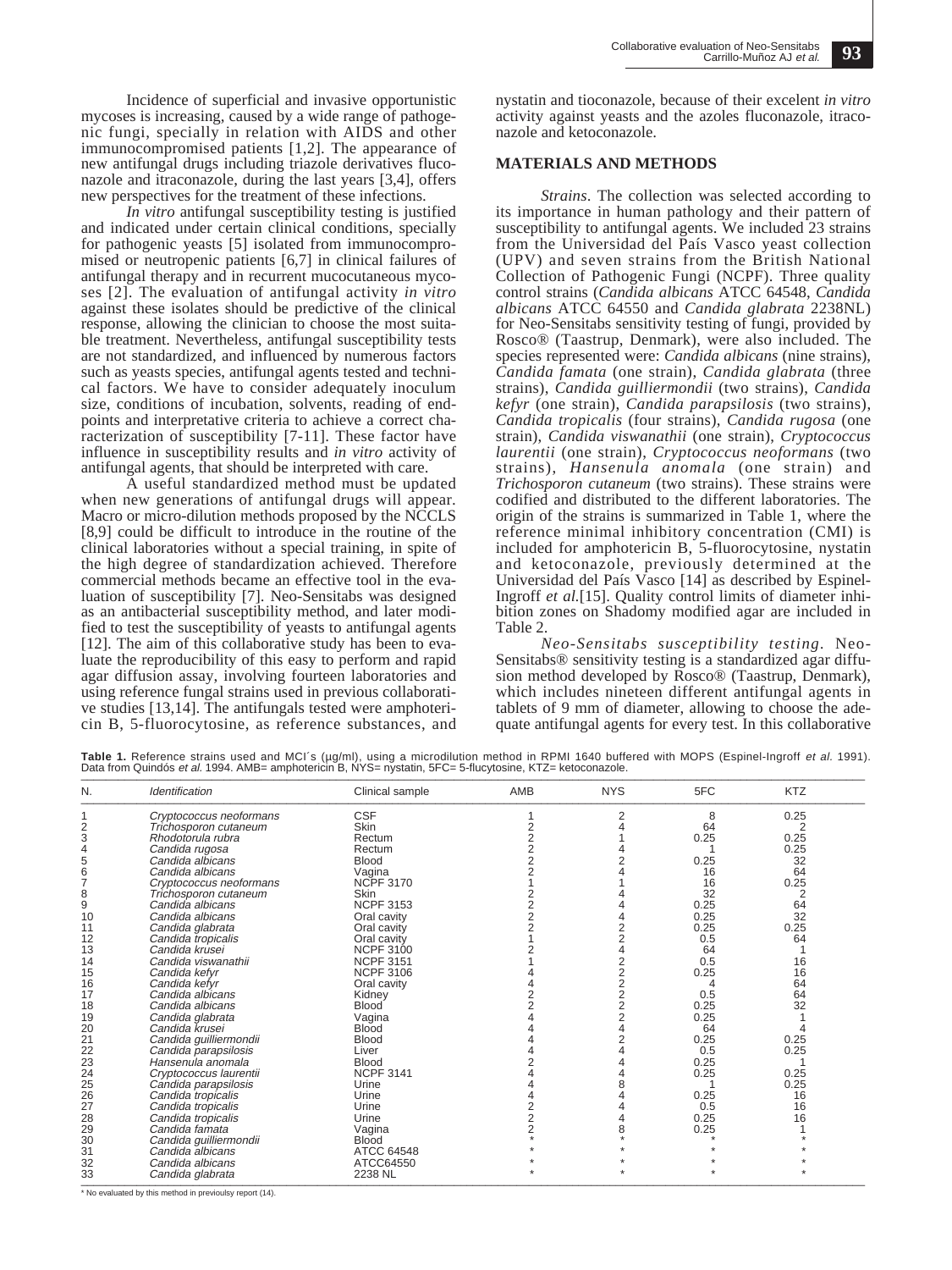**Table 2**. Control limits on modified Shadomy agar (in mm) for quality control strains. Data provided by one laboratory. AMB= amphotericin B, 5FC= 5-flucytosine, FZN= fluconazole, ITR= itraconazole, KTZ= ketoconazole. \_\_\_\_\_\_\_\_\_\_\_\_\_\_\_\_\_\_\_\_\_\_\_\_\_\_\_\_\_\_\_\_\_\_\_\_\_\_\_\_\_\_\_\_\_\_\_\_\_\_\_\_\_\_\_\_\_\_\_\_

| Antifungal agent                              | ATCC 64548                                            | Candida albicans Candida albicans Candida glabrata<br>ATCC 64550 | 2238 NL                                      |
|-----------------------------------------------|-------------------------------------------------------|------------------------------------------------------------------|----------------------------------------------|
| AMB<br>5FC<br><b>FZN</b><br><b>ITR</b><br>KT7 | 18-23<br>$34 - 40$<br>$36 - 42$<br>25-31<br>$36 - 42$ | 19-24<br>$11 - 17$<br>28-34<br>$23 - 29$                         | $9 - 13$<br>24-30<br>47-53<br>22-30<br>28-34 |

study, we included 5-fluorocytosine (1 µg) amphotericin B (10 µg), fluconazole (15 µg), itraconazole (10 µg), ketoconazole (15 µg), nystatin (50 µg), and tioconazole (10  $\mu$ g) tablets. Inocula contained  $5x10^5$  cells/ml and were prepared from an overnight subculture on Sabouraud glucose agar (Difco, USA), getting suspensions corresponding to McFarland  $0.5$  standard and then diluted  $(1+1)$ with sterile saline solutions. For *Candida krusei* isolates inocula were equivalent to McFarland 0.5 standard, diluted 1:10 in saline solutions. Volumes of 2 ml of each inoculum suspensions were poured onto the agar surface flooding the excess of liquid and removing it immediately with a Pasteur pipette. Opened plates were dried at 35∞C for 15 min and tablets were placed on the agar surface. Incubation of plates was made at 35∞C (30∞C was used for *Cryptococcus* spp).

Shadomy modified medium was used (Yeast Nitrogen Base, asparagine and glucose) with phosphate buffer to pH 7 containing cloramphenicol to avoid bacterial contamination. Bottles of 50 ml and tablets corresponding to the same batches were supplied by the manufacturer. Bottles were heated at 100∞C during 15 min, and then cooled to 60∞C before pouring the medium in Petri dishes (12 cm x 12 cm). A pre-diffusion drying was made at 37∞C during 20 minutes.

After an incubation period of 20-24 h, the inhibition diameter zones were read. A reincubation of 24 h was made in case the growth was not visible. For 5-fluorocytosine and polyenes the clear visible inhibition zone (with no colonies inside it) was measured. For the azole derivatives we measured the zone up to colonies of normal size.

This test allows the categorization of the strains into susceptible, intermediate or resistant, according to the zone diameter interpretative standards. For 5-fluorocytosine, fluconazole, ketoconazole and tioconazole susceptible strains were those with diameter zones of more or equal to 20 mm; intermediate, between 12 mm and 19 mm; and resistant, with less than 12 mm. For amphotericin B, nystatin and itraconazole, susceptible strains were those with diameter zones more or equal to 15 mm; intermediate, between 10 mm and 14 mm; and resistant those with no zone at all. A more strict interpretative criteria are recommended with isolates from serious systemic mycoses, to detect strains with reduced sensitivity.

*Data analysis.* For reproducibility evaluation the tests were performed three times on three different days in each laboratories. A total amount of 9,702 yeast-antifungal combinations were obtained. Data including inhibition zone diameters (9,400) and results of susceptibility were processed with SPSS PC+ for IBM and SAS. We did not introduce in the statistic study those yeast-antifungal combinations not tested by triplicate. Differences between results for each strain were also studied. Major discrepancies were defined when results for the same strain changed from resistant to sensitive (or viceversa), and minor discrepancies when variations were detected between intermediate and sensitive or between intermediate and resistant for a given strain.

#### **RESULTS**

The average reproducibility was 97.1% for 9,702 antifungal-yeast combinations, ranging between 93.3% and 100% obtained in two laboratories (Table 3). Only 9400 (96.9%) data were processed, due to mistakes in

**Table 3**. Reproducibility (%) of Neo-Sensitabs susceptibility testing for<br>9,702 yeast-antifungal combinations. AMB= amphotericin B, 5FC= 5-fluo-<br>rocytosine, FZN= fluconazole, ITR= itraconazole, NYS= nystatin, KTZ= ketoconazole, TZN= tioconazole. \_\_\_\_\_\_\_\_\_\_\_\_\_\_\_\_\_\_\_\_\_\_\_\_\_\_\_\_\_\_\_\_\_\_\_\_\_\_\_\_\_\_\_\_\_\_\_\_\_\_\_\_\_\_\_\_\_\_\_\_

| Laboratory   | AMB  | 5FC  | <b>FZN</b> | <b>ITR</b> | <b>NYS</b> | KTZ  | <b>TZN</b> | TOTAL |
|--------------|------|------|------------|------------|------------|------|------------|-------|
| 1            | 93.9 | 91.9 | 95.9       | 93.9       | 95.9       | 89.9 | 91.9       | 93.32 |
| 2            | 97.0 | 99.0 | 97.0       | 98.0       | 98.0       | 100  | 94.9       | 97.7  |
| 3            | 97.0 | 98.0 | 98.0       | 97.0       | 98.0       | 99.0 | 100        | 98.14 |
| 4            | 96.0 | 91.9 | 94.9       | 95.9       | 99.0       | 97.0 | 95.9       | 95.8  |
| 5            | 99.0 | 96.9 | 93.9       | 89.6       | 99.0       | 94.9 | 95.9       | 95.6  |
| 6            | 95.8 | 95.8 | 93.7       | 91.9       | 97.9       | 97.9 | 99.0       | 96.0  |
| 7            | 96.0 | 93.9 | 95.8       | 94.9       | 93.9       | 95.9 | 99.0       | 95.62 |
| 8            | 98.9 | 96.7 | 94.4       | 96.5       | 96.7       | 98.9 | 98.9       | 97.28 |
| 9            | 98.9 | 100  | 97.8       | 95.8       | 100        | 98.9 | 98.9       | 98.61 |
| 10           | 100  | 99.0 | 99.0       | 96.0       | 98.0       | 97.0 | 99.0       | 98.28 |
| 11           | 98.9 | 98.9 | 100        | 97.8       | 97.8       | 98.9 | 100        | 98.9  |
| 12           | 100  | 100  | 100        | 100        | 100        | 100  | 100        | 100   |
| 13           | 100  | 100  | 98.9       | 98.9       | 98.9       | 98.9 | 97.9       | 99.07 |
| 14           | 100  | 100  | 100        | 100        | 100        | 100  | 100        | 100   |
| <b>TOTAL</b> | 97.9 | 97.5 | 97.1       | 96.1       | 98.1       | 97.5 | 97.9       | 97.1  |

manipulation of plates or tablets, deviation from the protocol or incorrect interpretation of the inhibition zones. Overall reproducibility among antifungal agents was: 97.9% for amphotericin B, 97.5% for 5-fluorocytosine, 97.1% for fluconazole, 96.1% for itraconazole, 98.1% for nystatin, 97.5% for ketoconazole and 97.9% for tioconazole. Analysis of variance of inhibition zone diameter showed the presence of significant  $(p<0.05)$  statistical difference among laboratories for all antifungal agents except for itraconazole. But when interpretative criteria were used, no statistical difference was found between the susceptibility results obtained with fluconazole, itraconazole, nystatin, ketoconazole and tioconazole in the 14 laboratories. Reproducibility intra and interlaboratory was conditioned by the strain tested (Table 4). For azole derivatives, a significant less concordance was obtained with *Candida krusei* strains (No. 13 and 20) that showed the highest number of major discordances. Intralaboratory reproducibility of susceptibility, considering concordance of triplicate results, ranged between 420 cases (amphotericin B, nystatin and tioconazole) and 396 cases for itraconazole (Table 5).

Results with control strains showed a better agreement between laboratories with amphotericin B (average of 87.4%), fluconazole (average of 62.7%) and itraconazole (average of 65.8%) (Table 6). Percentage indicated the number of assays inside the reference limits provided by the manufacturer.

#### **DISCUSSION**

We present a contribution to the standardization of *in vitro* susceptibility of yeasts using a commercialized test. The agar diffusion methods have previously been reported by an adequate correlation with microdilution or agar dilution methods [16-18]. Neo-Sensitabs susceptibility testing for fungi, had an excellent reproducibility ranging between 98.1% with nystatin and 96.1% with itraconazole and should be considered a useful method. It seems to be dependent on the inoculum size and time of incubation. This probably was the source of variation introduced by the strains tested. Strains with a wide diversity of requirements, like time of incubation or temperatu-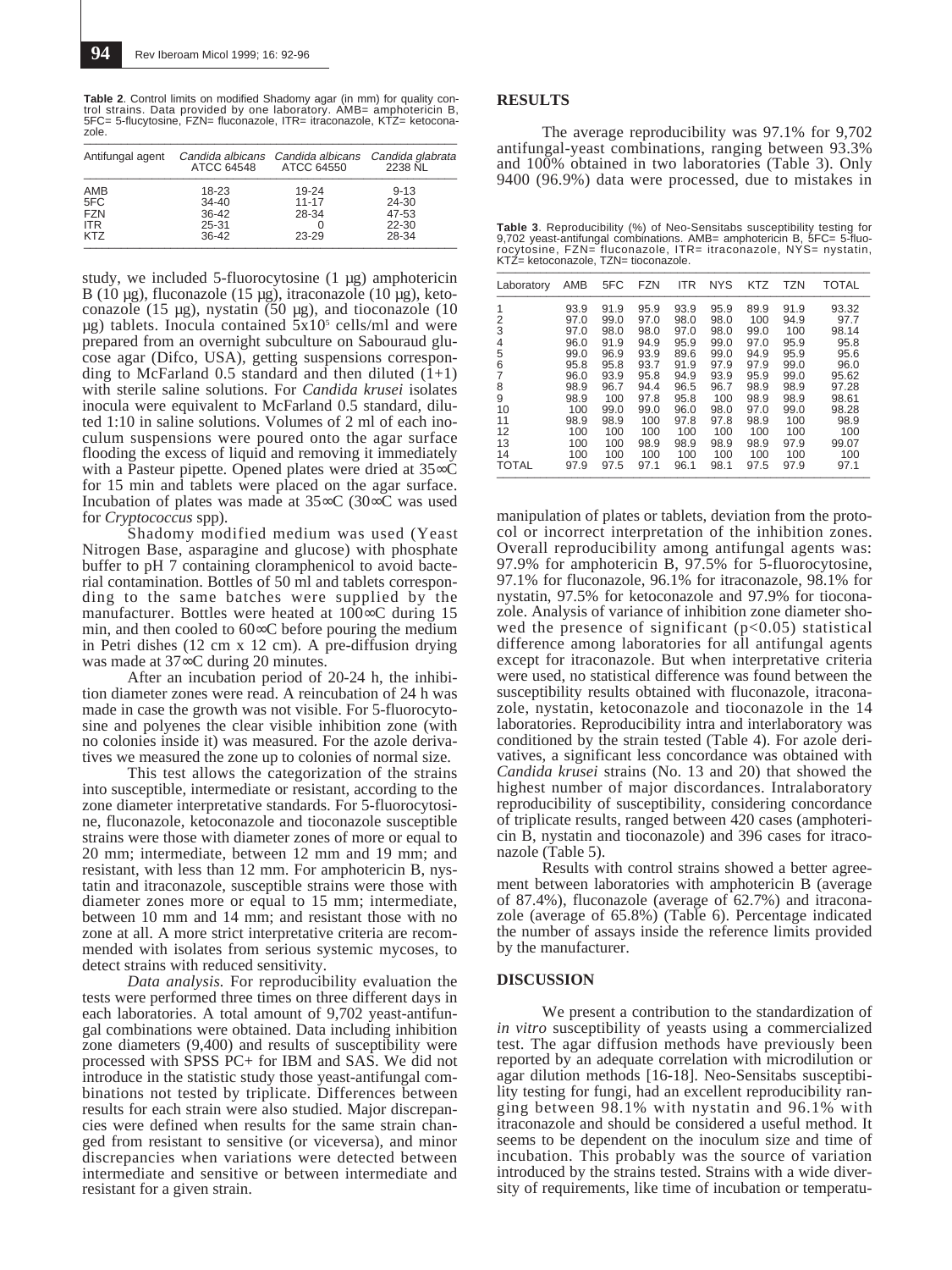| Table 4. Reprodiucibility of Neo-Sensitabs by strains. C= concordance, MD= major discrepances and md= minor discrepances. |
|---------------------------------------------------------------------------------------------------------------------------|
|                                                                                                                           |

|               | AMB      |                | 5FC            |          |               | <b>FZN</b> |          |                | <b>ITR</b>     |          |                          | <b>NYS</b> |              |                   | KTZ            |          |      | <b>TZN</b> |          |         |    |
|---------------|----------|----------------|----------------|----------|---------------|------------|----------|----------------|----------------|----------|--------------------------|------------|--------------|-------------------|----------------|----------|------|------------|----------|---------|----|
| <b>Strain</b> |          | C MD           | md             |          | C MD          | md         |          | C MD           | md             |          | C MD                     | md         | $\mathsf{C}$ | MD                | md             |          | C MD | md         |          | C MD md |    |
|               | 14       |                |                | 10       |               | 2          | 13       |                |                | 14       |                          |            | 14           |                   |                | 14       |      |            | 14       |         |    |
|               | 13       |                |                | 12       | $\frac{2}{1}$ |            | 14       |                |                | 13       |                          |            | 14           |                   |                | 13       |      | 1          | 14       |         |    |
| 3             | 13       |                |                | 10       |               | 2          | 9        | 3              | 1              | 7        | 4                        | 2          | 13           |                   |                | 12       |      |            | 7        |         | 5  |
|               | 14       |                |                | 14       |               |            | 12       | $\overline{2}$ |                | 13       |                          |            | 13           |                   | 1              | 14       |      |            | 14       |         |    |
|               | 14       |                |                | 13       | 1             |            | 14       |                | $\overline{a}$ | 12       |                          |            | 12           |                   | $\overline{2}$ | 13       |      |            | 14       |         |    |
| 6             | 12       |                |                | 13       |               |            | 14       |                |                | 14       |                          |            | 14           |                   |                | 14       |      |            | 14       |         |    |
|               | 14       |                |                | 12       |               |            | 12       |                | 1              | 14       |                          |            | 14           |                   |                | 14       |      |            | 14       |         |    |
| 8             | 9        |                | $\overline{2}$ | 13       |               |            | 11       |                | 2              | 12       |                          |            |              |                   | 6              | 9        |      | 4          | 12       |         |    |
| 9             | 12       |                |                | 14       |               |            | 14       |                |                | 14       | ٠                        |            | 11           |                   | 3              | 14       |      |            | 14       |         |    |
| 10            | 13       |                | 3              | 14       |               |            | 14       |                |                | 13       |                          |            | 13           |                   | 1              | 13       |      |            | 14       |         |    |
| 11            | 14       |                | 2              | 12       | ٠             | 2          | 14       |                |                | 14       |                          |            | 14           |                   |                | 13       |      |            | 14       |         |    |
| 12            | 14       |                |                | 14       |               |            | 12       |                |                | 10       | 2                        | 2          | 14           |                   |                | 13       |      |            | 12       |         | 12 |
| 13            | 13       |                |                | 13       |               |            | 8        |                | 5              | 8        |                          | 5          | 13           |                   |                | 6        |      |            | 10       |         | 3  |
| 14            | 14       |                |                | 12       | 1             |            | 13       |                | 1              | 13       |                          |            | 13           |                   | 1              | 12       |      |            | 13       |         |    |
| 15            | 14       |                |                | 14       |               |            | 14       |                |                | 14       |                          |            | 14           |                   |                | 14       |      |            | 14       |         |    |
| 16            | 14       |                |                | 10       | 1             | 3          | 14       |                |                | 14       |                          |            | 14           |                   |                | 14       |      |            | 14       |         |    |
| 17            | 14       |                |                | 14       |               |            | 14       |                |                | 14       |                          |            | 14           |                   |                | 14       |      |            | 14       |         |    |
| 18            | 14       |                |                | 14       |               |            | 14       |                |                | 14       |                          |            | 14           |                   |                | 14       |      |            | 14       |         |    |
| 19            | 14       |                |                | 13       | 1             |            | 10       |                | 4              | 10       | 3                        |            | 14           |                   |                | 12       |      | 2          | 14       |         |    |
| 20            | 13       |                | 1              | 13       | 1             |            | 10       |                | 3<br>1         | 6        | 3                        | 5          | 14           |                   |                | 5        |      | 8          | 9        |         | 5  |
| 21            | 14       |                |                | 14       |               |            | 12       |                |                | 12       | 2                        |            | 14           |                   | ٠              | 14       |      |            | 14       |         |    |
| 22            | 12       |                |                | 14       |               |            | 14       |                |                | 13       |                          |            | 14           |                   |                | 14       |      |            | 14       |         |    |
| 23<br>24      | 11<br>12 |                |                | 11<br>12 |               |            | 12<br>12 |                |                | 12<br>11 |                          | 1          | 11<br>11     | ٠<br>$\mathbf{1}$ | 1              | 12<br>12 |      |            | 11<br>12 |         |    |
|               | 12       |                | $\overline{2}$ | 14       |               |            | 14       |                |                | 14       | $\overline{\phantom{a}}$ |            | 14           |                   | ٠              | 14       |      |            | 14       |         |    |
| 25<br>26      | 12       |                |                | 12       | 2             |            | 14       |                |                | 14       |                          |            | 14           |                   |                | 14       |      |            | 14       |         |    |
| 27            | 11       |                |                |          | 1             |            |          |                |                |          |                          |            |              |                   | 1              | 14       |      |            |          |         |    |
| 28            | 14       |                | 2              | 12<br>13 | 1             |            | 14<br>14 |                |                | 14<br>12 |                          |            | 12<br>13     |                   |                | 14       |      |            | 14<br>13 |         |    |
| 29            | 12       |                | $\overline{2}$ | 14       |               |            | 14       |                |                | 13       |                          |            | 13           |                   |                | 14       |      |            | 14       |         |    |
| 30            | 14       |                |                | 14       |               |            | 14       |                |                | 14       |                          |            | 14           |                   |                | 14       |      |            | 14       |         |    |
| 31            | 8        | $\overline{2}$ |                | 9        |               |            | 8        |                | 2              | 7        |                          | 4          | 6            | 2                 | 3              | 11       |      |            | 10       |         |    |
| 32            | 10       |                | 2              | 8        | 2             | 2          | 7        |                |                | 11       |                          |            | 10           | 2                 | 2              | 10       |      | 2          | 8        |         |    |
| 33            | 12       |                |                | 12       |               |            | 10       | 5              |                | 11       |                          | 1          | 12           |                   |                | 12       |      |            | 11       |         |    |

Table 5. Intralaboratory reproducibility of susceptibility by Neo-Sensitabs. Numbers correspond to cases. C= concordance, MD= major discrepances, md= minor discrepances.  $\frac{1}{2}$  . The contribution of the contribution of the contribution of the contribution of the contribution of the contribution of the contribution of the contribution of the contribution of the contribution of the contr

|            |     | AMB |                | 5FC |    |    | <b>FZN</b> |    |    | <b>ITR</b> |    |                          | <b>NYS</b> |    | <b>KTZ</b>               |     |                          | TZN |     |       |    |
|------------|-----|-----|----------------|-----|----|----|------------|----|----|------------|----|--------------------------|------------|----|--------------------------|-----|--------------------------|-----|-----|-------|----|
| Laboratory | C   | MD  | md             | C   | MD | md | C          | MD | md | C          | MD | md                       | C          | MD | md                       | C   | MD                       | md  | C   | MD md |    |
|            | 27  | 4   | 2              | 27  | 5  |    | 29         | 2  | 2  | 29         | 3  |                          | 29         |    | 3                        | 25  | 2                        | 6   | 25  | 2     | 6  |
| 2          | 30  | ٠   | 3              | 32  |    |    | 32         |    | ٠  | 31         | ٠  | 2                        | 31         | ٠  | 2                        | 33  | ٠                        |     | 30  |       |    |
| 3          | 30  |     | 3              | 31  |    |    | 31         |    |    | 30         |    |                          | 31         |    |                          | 32  |                          |     | 33  |       |    |
| 4          | 29  |     |                | 25  | 5  | 2  | 28         | ٠  | 5  | 29         |    |                          | 32         |    |                          | 30  |                          | 3   | 29  |       |    |
| 5          | 32  |     |                | 29  |    | 3  | 27         |    | 6  | 22         |    | 3                        | 32         |    |                          | 28  |                          |     | 29  |       |    |
| 6          | 28  | 3   | 2              | 28  | 4  | 3  | 26         |    | 5  | 25         | 4  | 4                        | 30         | 2  | $\overline{\phantom{a}}$ | 30  | $\overline{\phantom{a}}$ |     | 31  |       |    |
|            | 29  | 2   | $\overline{2}$ | 27  | 6  |    | 28         | 2  | 2  | 28         | 3  | 2                        | 27         | 2  | 4                        | 29  |                          |     | 31  |       |    |
| 8          | 29  |     |                | 27  |    |    | 25         | 3  | 2  | 26         |    | 2                        | 27         | ۰  | 3                        | 29  |                          |     | 29  |       |    |
| 9          | 31  |     | 2              | 31  |    | 3  | 29         | 2  |    | 28         | 3  |                          | 31         |    |                          | 30  |                          |     | 30  |       |    |
| 10         | 33  |     |                | 32  |    | ۰  | 32         |    |    | 28         |    |                          | 31         |    |                          | 31  |                          |     | 32  |       |    |
|            | 29  |     | 4              | 29  |    |    | 30         |    |    | 28         |    |                          | 28         |    | 2                        | 29  |                          |     | 30  |       |    |
| 12         | 28  | ٠   | 5              | 28  |    |    | 28         | ۰  |    | 28         |    |                          | 28         |    |                          | 28  |                          |     | 28  |       |    |
| 13         | 32  |     |                | 32  |    |    | 31         |    |    | 31         |    | $\overline{\phantom{0}}$ | 31         |    |                          | 30  |                          | 2   | 30  |       |    |
| 14         | 33  |     |                | 33  |    |    | 33         |    |    | 33         |    |                          | 32         |    |                          | 33  |                          |     | 33  |       |    |
| Total      | 420 | 9   | 29             | 411 | 22 | 14 | 409        | 11 | 46 | 396        | 23 | 25                       | 420        | 6  | 20                       | 417 | 2                        | 27  | 420 | 3     | 22 |

**Table 6**. Results with quality control strains. Percentage indicates the number of assays inside the reference limits provided by the manufacturer. AMB= amphotericin B, 5FC= 5-fluorocytosine, FZN= fluconazole, ITR= itraconazole,<br>KTZ= ketoconazole.

|                  | Candida albicans<br>ATCC 64548 |      | Candida albicans<br>ATCC 64550 |      | Candida glabrata<br>2238 NL |      |  |
|------------------|--------------------------------|------|--------------------------------|------|-----------------------------|------|--|
| Antifungal agent | Inside                         | Out  | Inside                         | Out  | Inside                      | Out  |  |
| AMB              | 78.9                           | 2.9  | 86.8                           | 13.2 | 97.1                        | 2.9  |  |
| 5FC              | 57.9                           | 42.1 | 13.2                           | 86.8 | 28.6                        | 71.4 |  |
| FZN              | 62.2                           | 37.8 | 84.2                           | 15.8 | 40                          | 60   |  |
| <b>ITR</b>       | 71.2                           | 28.9 | 100                            |      | 22.9                        | 77.1 |  |
| <b>KTZ</b>       | 50                             | 50   | 31.6                           | 68.4 | 45.7                        | 54.3 |  |

re could influence the diameter size of the inhibition zones [7]. Differences between laboratories among inhibition zones diameter was probably dependent of the quantification system used for the inoculum, because visual turbidity was employed. A bad interpretation or different inoculum sizes could be related with problems appeared with 5-fluorocytosine, when colonies were found inside the inhibition zone. All these variables can affect other *in vitro* susceptibility methods and have been described previously [19,20].

In conclussion, this multicenter evaluation demonstrates the excellent reproducibility of the Neo-Sensitabs tablets-based susceptibility testing method for fungi. In addition, its low prize and the possibility of including the last antifungal derivatives, makes of this easy-to-perform method a good alternative for the antifungal susceptibility testing of yeasts. The Neo-Sensitabs showed a higher reproducibility in comparison with other methods such as ATB-fungus (95.4%) [14] and Candifast [13] in studies performed with the same collection of refe